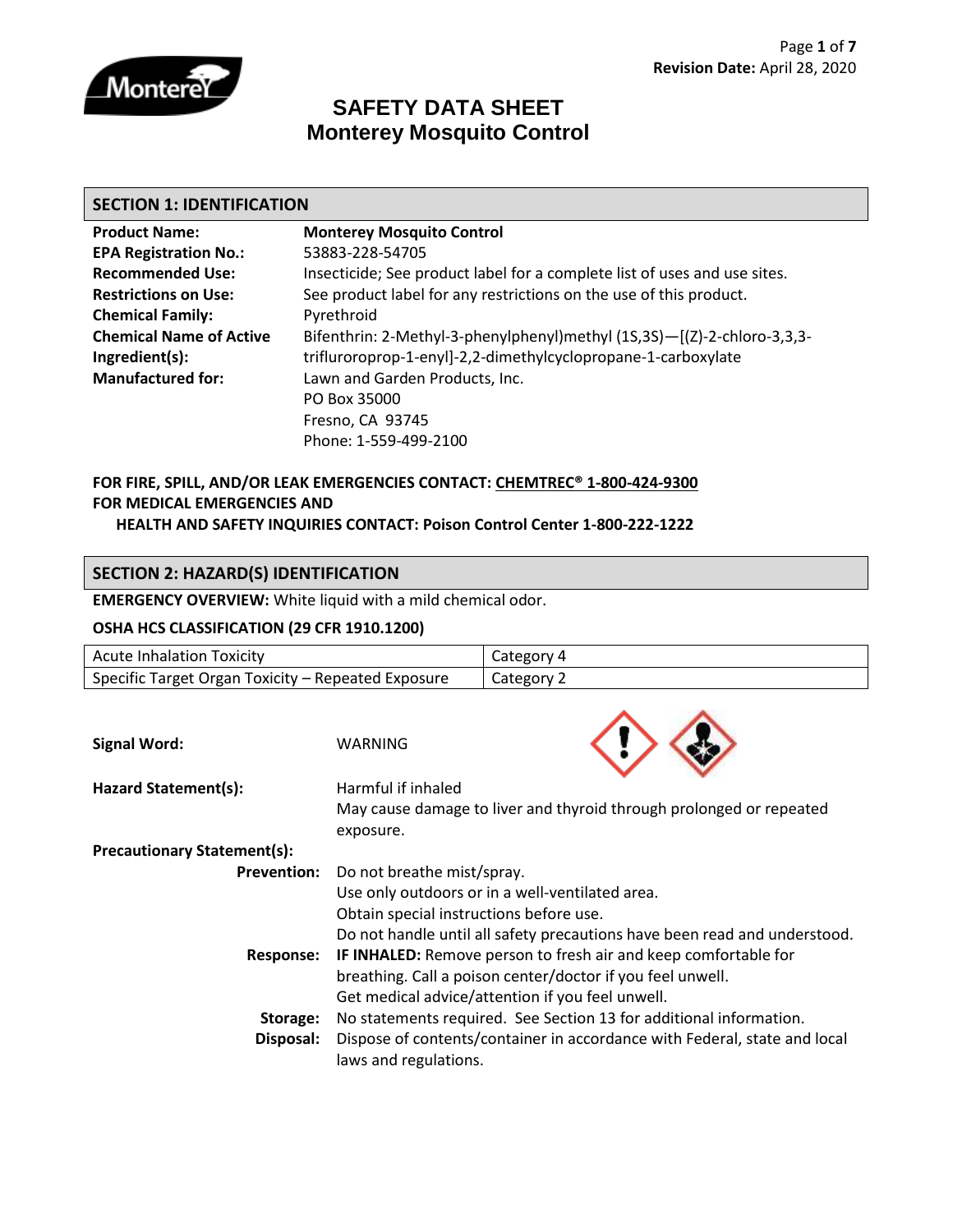| SECTION 3: COMPOSTION/INFORMATION ON INGREDIENTS |                   |               |
|--------------------------------------------------|-------------------|---------------|
| <b>Chemical Name</b>                             | <b>CAS Number</b> | Weight %      |
| <b>Bifenthrin</b>                                | 82657-04-3        | 0.31%         |
| Diisopropyl-1, 1'-biphenyl                       | 69009-90-1        | $1.0 - 1.5\%$ |
| N-methyl-2-pyrrolidinone                         | 872-50-4          | 0.34-0.42%    |

\*Ingredients not listed or listed with a weight % range are considered a trade secret and are withheld under 29 CFR 1910.1200(i).

|                    | <b>SECTION 4: FIRST AID MEASURES</b>                                                                                                                                                         |
|--------------------|----------------------------------------------------------------------------------------------------------------------------------------------------------------------------------------------|
| IF IN EYES:        | Hold eye open and rinse slowly and gently with water for 15 to 20 minutes. Remove contact<br>lenses, if present, after the first 5 minutes; then continue rinsing eye. Call a poison control |
|                    | center or doctor for treatment advice.                                                                                                                                                       |
| IF ON SKIN:        | Take off contaminated clothing. Rinse skin immediately with plenty of water for 15 to 20                                                                                                     |
|                    | minutes. Call a poison control center or doctor for treatment advice.                                                                                                                        |
| <b>IF INHALED:</b> | Move person to fresh air. If person is not breathing, call 911 or an ambulance; then give                                                                                                    |
|                    | artificial respiration, preferably mouth-to-mouth if possible. Call a poison control center or                                                                                               |
|                    | doctor for further treatment advice.                                                                                                                                                         |
| IF INGESTED:       | Call a poison control center or doctor immediately for treatment advice. Have person sip a                                                                                                   |
|                    | glass of water if able to swallow. Do not induce vomiting unless told to do so by a poison                                                                                                   |
|                    | control center or doctor. Do not give anything by mouth to an unconscious person.                                                                                                            |

**Most important symptoms/effects, acute and delayed:** Effects on the liver or thyroid. **NOTE TO PHYSICIAN:** This product is a pyrethroid. If large amounts have been ingested, the stomach and intestine should be evacuated. Treatment is symptomatic and supportive. Digestible fats, oils, or alcohol may increase absorption and so should be avoided.

#### **SECTION 5: FIRE-FIGHTING MEASURES**

| <b>Suitable Extinguishing Media:</b>         | Foam, dry chemical, carbon dioxide or water spray                    |
|----------------------------------------------|----------------------------------------------------------------------|
| <b>Unsuitable Extinguishing Media:</b>       | Water jet                                                            |
| <b>Hazardous Combustion Products:</b>        | Thermal decomposition may produce toxic carbon and nitrogen oxides.  |
| <b>Special Protective Equipment &amp;</b>    | Evacuate area and fight fire upwind from a safe distance to avoid    |
| <b>Precautions:</b>                          | hazardous vapors and decomposition products. Foam and/or dry         |
|                                              | chemical are preferred to minimize environmental contamination. If   |
|                                              | water is used, dike and collect water to prevent run-off. Wear self- |
|                                              | contained breathing apparatus and full fire-fighting turn-out gear   |
|                                              | (Bunker gear).                                                       |
| <b>Unusual Fire &amp; Explosion Hazards:</b> | None known                                                           |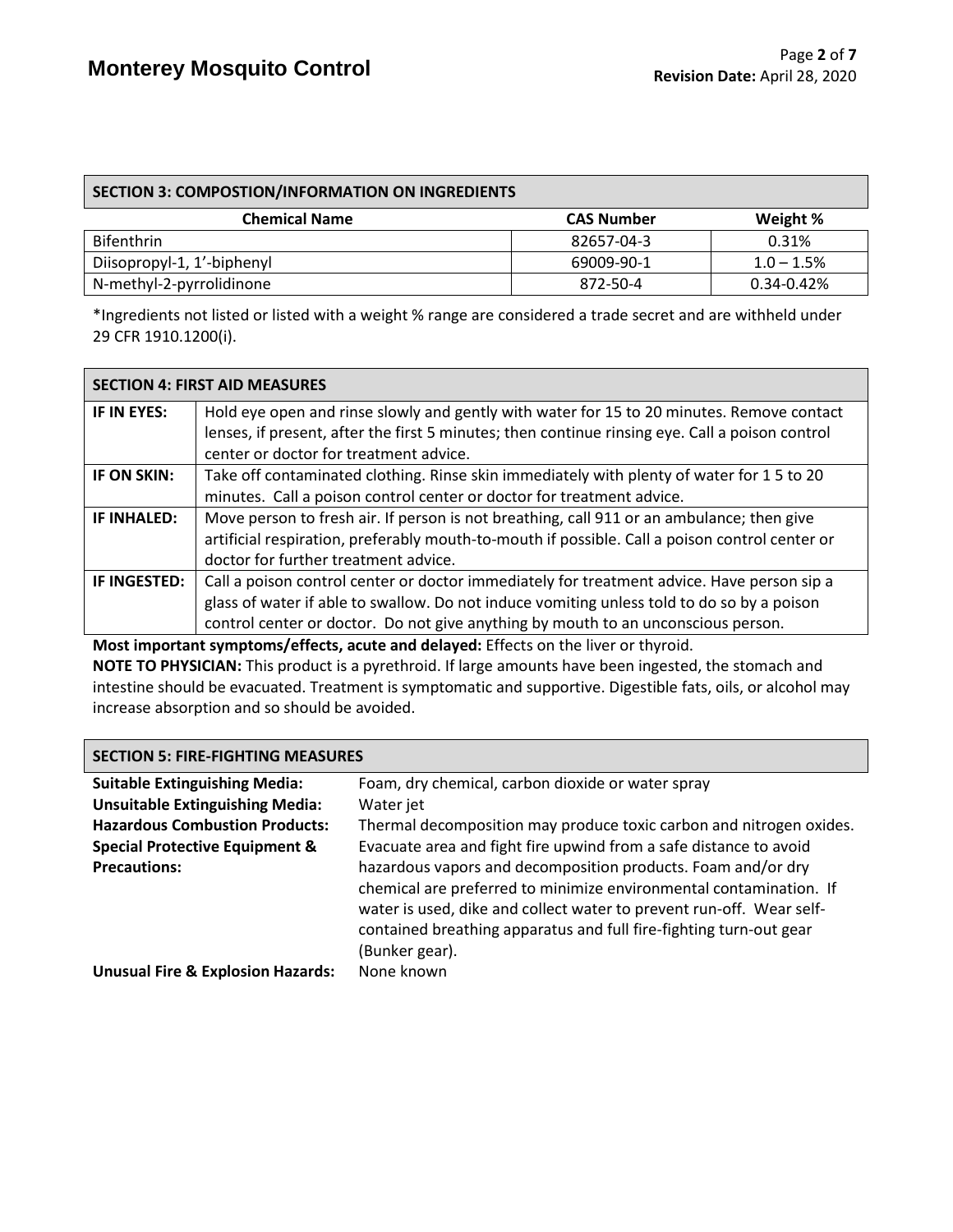| <b>SECTION 6: ACCIDENTAL RELEASE MEASURES</b> |                                                                                                                                                                                                                                                                                                                |  |
|-----------------------------------------------|----------------------------------------------------------------------------------------------------------------------------------------------------------------------------------------------------------------------------------------------------------------------------------------------------------------|--|
| <b>Personal Precautions:</b>                  | See Section 8 for personal protection equipment.                                                                                                                                                                                                                                                               |  |
| <b>Environmental Precautions:</b>             | Keep spilled material and any rinsate from contaminating soil or from entering<br>sewage and drainage systems and bodies of water.                                                                                                                                                                             |  |
| <b>Methods for Containment:</b>               | Isolate the spill area. Keep unnecessary and unprotected personnel from<br>entering. Absorb small spills with sand, vermiculite or other inert absorbent.<br>Dike large spills using absorbent or impervious material such as clay or sand.<br>Allow absorbed material to solidify and scrape up for disposal. |  |
| <b>Methods for Clean-up:</b>                  | Place contaminated material in appropriate container for disposal. After<br>removal, flush contaminated area thoroughly with water. Pick up wash liquid<br>with additional absorbent and place in a disposable container. Do not put<br>spilled material back in the original container.                       |  |
| <b>Other Information:</b>                     | None known                                                                                                                                                                                                                                                                                                     |  |

#### **SECTION 7: HANDLING AND STORAGE**

| Handling:                         | RECOMMENDATIONS ARE INTENDED FOR MANUFACTURING, PACKAGING AND COMMERCIAL |                                                                                                 |  |
|-----------------------------------|--------------------------------------------------------------------------|-------------------------------------------------------------------------------------------------|--|
|                                   |                                                                          | BLENDING WORKERS. PESTICIDE APPLICATORS AND WORKERS must refer to the product label             |  |
|                                   |                                                                          | and Directions for Use attached to the product for Agricultural Use Requirements in             |  |
|                                   |                                                                          | accordance with the EPA Worker Protection Standard 40 CFR part 170. Handle and open             |  |
|                                   |                                                                          | container in a manner as to prevent spillage. Do not eat, drink or smoke while handling this    |  |
|                                   |                                                                          | product. Immediately wash off accidental splashes of the concentrate or spray mixture from      |  |
|                                   | skin, clothing and out of eyes.                                          |                                                                                                 |  |
| Storage:                          |                                                                          | See pesticide label for full information on product storage. Do not contaminate water, food     |  |
|                                   |                                                                          | or feed by storage of this product. Store away from sources of heat, out of direct sunlight and |  |
|                                   |                                                                          | away from incompatible materials. Pesticides should be stored in secured areas away from        |  |
|                                   | children and animals.                                                    |                                                                                                 |  |
|                                   | <b>Storage Temperature (Min/Max):</b>                                    | Not determined but avoid extreme temperatures.                                                  |  |
| <b>Product Incompatibilities:</b> |                                                                          | Avoid contact with strong oxidizers.                                                            |  |

#### **SECTION 8: EXPOSURE CONTROLS/PERSONAL PROTECTION**

**Users of a pesticide product must refer to the product label for personal protective equipment requirements.**

**Exposure Guidelines:**

| COMPONENT            | OSHA PEL | <b>ACGIH TLV</b> | <b>NIOSH REL</b> |
|----------------------|----------|------------------|------------------|
| No components listed |          |                  |                  |

**Engineering Controls:** Provide general or local exhaust ventilation systems to maintain airborne concentrations below OSHA PELs or other specified exposure limits. Local exhaust ventilation is preferred.

**Respiratory Protection:** In areas of poor ventilation, use a NIOSH approved respirator with cartridges/canisters approved for pesticides.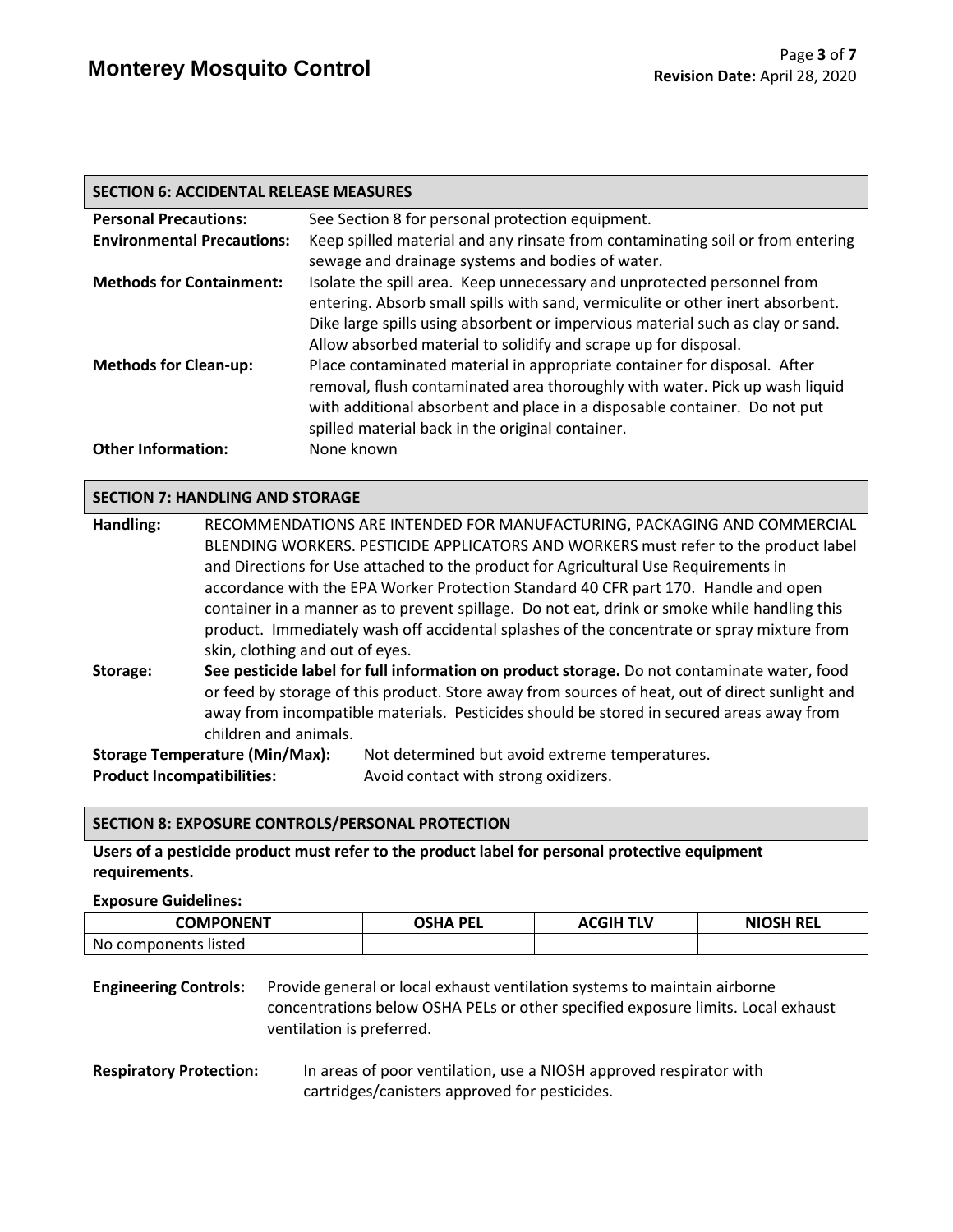| <b>Eye Protection:</b><br><b>Protective Gloves:</b> | Chemical goggles or safety glasses.<br>Chemical-resistant gloves such as barrier laminate, butyl rubber, nitrile,<br>neoprene rubber, polyvinyl chloride (PVC) or Viton.                                                                                                                                                                                                                                                                                                                                                                             |
|-----------------------------------------------------|------------------------------------------------------------------------------------------------------------------------------------------------------------------------------------------------------------------------------------------------------------------------------------------------------------------------------------------------------------------------------------------------------------------------------------------------------------------------------------------------------------------------------------------------------|
| <b>Other Protective Clothing:</b>                   | Long-sleeved shirt, long pants and chemical resistant footwear plus socks.                                                                                                                                                                                                                                                                                                                                                                                                                                                                           |
| <b>General Safety Measures:</b>                     | Wash hands before eating, drinking, chewing gum, using tobacco, or using the<br>toilet. Remove clothing immediately after handling this product. Wash outside<br>of gloves before removing. Discard clothing and other absorbent materials that<br>have been drenched or heavily contaminated with this product's concentrate.<br>Do not reuse them. Follow manufacturer's instructions for cleaning and<br>maintaining PPE. If no such instructions for washables, use detergent and hot<br>water. Keep and wash PPE separately from other laundry. |

#### **SECTION 9: PHYSICAL AND CHEMICAL PROPERTIES**

| Appearance:                     | White liquid       | <b>Upper/Lower Flammability Limits:</b> | Not determined    |
|---------------------------------|--------------------|-----------------------------------------|-------------------|
| Odor:                           | Mild chemical odor | <b>Vapor Pressure:</b>                  | Not determined    |
| <b>Odor Threshold:</b>          | Not determined     | <b>Vapor Density:</b>                   | Not determined    |
| pH (1% dispersion):             | $5.0 - 9.0$        | Relative Density (@24°C):               | $0.986$ (typical) |
| <b>Melting /Freezing Point:</b> | Not determined     | <b>Solubility in Water:</b>             | Not determined    |
| <b>Boiling Point/Range:</b>     | Not determined     | <b>Partition Coefficient:</b>           | Not determined    |
| <b>Flash Point:</b>             | Not applicable     | <b>Auto-ignition Temperature:</b>       | Not determined    |
| <b>Evaporation Rate:</b>        | Not determined     | <b>Decomposition Temperature:</b>       | Not determined    |
| <b>Flammability:</b>            | Not applicable     | <b>Viscosity:</b>                       | 14 Cps @ 26°C     |

| <b>SECTION 10: STABILITY AND REACTIVITY</b> |                                                                        |  |
|---------------------------------------------|------------------------------------------------------------------------|--|
| <b>Reactivity:</b>                          | No hazardous chemical reactions known.                                 |  |
| <b>Chemical Stability:</b>                  | Stable under normal storage and handling conditions.                   |  |
| <b>Possibility of Hazardous Reactions:</b>  | No potential for hazardous reactions known.                            |  |
| <b>Conditions to Avoid:</b>                 | <b>Extreme temperatures</b>                                            |  |
| <b>Incompatible Materials:</b>              | Strong oxidizers                                                       |  |
| <b>Hazardous Decomposition Products:</b>    | Thermal decomposition may produce toxic carbon and nitrogen<br>oxides. |  |

### **SECTION 11: TOXICOLOGICAL INFORMATION**

| <b>Likely Routes of Exposure:</b>   | Eye contact, Skin contact, Inhalation, Ingestion                                                                                 |
|-------------------------------------|----------------------------------------------------------------------------------------------------------------------------------|
| <b>Symptoms of Exposure:</b>        | No acute symptoms known                                                                                                          |
| Oral $LD_{50}$ :                    | >3,600 mg/kg (Estimated based upon component data)                                                                               |
| Dermal LD <sub>50</sub> :           | >3,900 mg/kg (Estimated based upon component data)                                                                               |
| Inhalation LC <sub>50</sub> :       | 4.0 mg/L (4-hr)(Estimated based upon component data)                                                                             |
| <b>Eye Irritation/Damage:</b>       | Not anticipated to cause eye irritation based upon component data.                                                               |
| <b>Skin Corrosion/Irritation:</b>   | Not anticipated to cause skin irritation based upon component data.                                                              |
| <b>Skin Sensitization:</b>          | Not a potential skin sensitizer based upon component data.                                                                       |
| <b>Chronic/Subchronic Toxicity:</b> | Repeated overexposure to Diisopropyl-1,1'-biphenyl may cause effects to<br>liver and thyroid. NOAEL >35 mg/kg (rat)(28 day oral) |
| <b>Mutagenicity:</b>                | No data available                                                                                                                |
| <b>Reproductive Toxicity:</b>       | No data available                                                                                                                |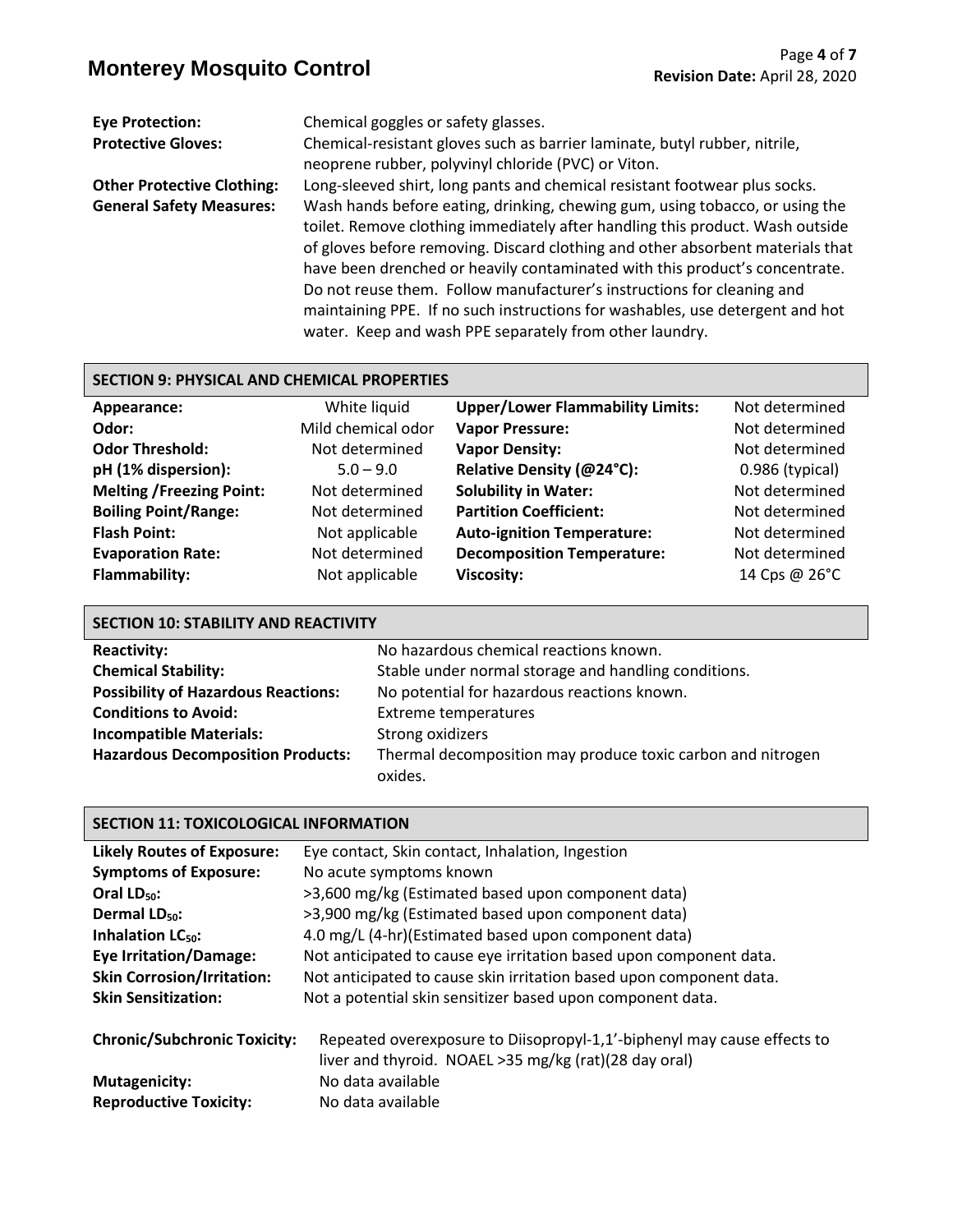### **Monterey Mosquito Control** Page 5 of 7<br>**Monterey Mosquito Control** Page 1000 Revision Date: April 28, 2020

| <b>Neurotoxicity:</b>     | No data available |                                                                           |            |             |
|---------------------------|-------------------|---------------------------------------------------------------------------|------------|-------------|
| <b>Target Organs:</b>     | Liver and thyroid |                                                                           |            |             |
| <b>Aspiration Hazard:</b> |                   | Not anticipated to be an aspiration hazard.                               |            |             |
| Carcinogenicity:          |                   | The EPA considers bifenthrin to be a possible human carcinogen based upon |            |             |
|                           | animal studies.   |                                                                           |            |             |
| <b>Chemical Name</b>      | <b>ACGIH</b>      | <b>IARC</b>                                                               | <b>NTP</b> | <b>OSHA</b> |

|  | <b>SECTION 12: ECOLOGICAL INFORMATION</b> |  |
|--|-------------------------------------------|--|
|  |                                           |  |

No components listed

#### **Environmental Hazards Statement from FIFRA Regulated Pesticide Label:**

This pesticide is extremely toxic to fish and aquatic invertebrates. To protect the environment, do not allow pesticide to enter or run off into storm drains, drainage ditches, gutters, and surface waters. Applying this product in calm weather when rain is not predicted for the next 24 hours will help to ensure that wind or rain does not blow or wash pesticide off the treatment area. Rinsing application equipment over the treated area will help avoid run off to water bodies or drainage systems. Drift and run-off from treated areas may be hazardous to aquatic organisms in neighboring areas. Care should be used when spraying to avoid fish and reptile pets in/around ornamental ponds.

This product is highly toxic to bees exposed to direct treatment or residues on blooming plants. Do not apply this product or allow it to drift to blooming plants if bees are visiting the treatment areas.

| <b>ECOTOXICITY DATA:</b>              | The data presented below is for bifenthrin technical. |
|---------------------------------------|-------------------------------------------------------|
| <b>Fish Toxicity:</b>                 | Rainbow trout: 96 hr $LC_{50}$ = 0.00015 ppm          |
|                                       | Bluegill sunfish: 96 hr $LC_{50} = 0.00035$ ppm       |
| <b>Aquatic Invertebrate Toxicity:</b> | No data available                                     |
| <b>Aquatic Plant Toxicity:</b>        | No data available                                     |
| <b>Avian Toxicity:</b>                | Bobwhite quail: Oral $LD_{50} = 1,800$ mg/kg          |
|                                       | Mallard duck: Oral $LD_{50} = 2,150$ mg/kg            |
| <b>Honeybee Toxicity:</b>             | Highly toxic                                          |
| <b>ENVIRONMENTAL EFFECTS:</b>         |                                                       |
| <b>Persistence and Degradability:</b> | No data available                                     |
| <b>Bioaccumulation:</b>               | No data available                                     |
| <b>Mobility:</b>                      | No data available                                     |
| <b>Other Adverse Effects:</b>         | No data available                                     |

#### **SECTION 13: DISPOSAL CONSIDERATIONS**

| <b>Waste Disposal:</b>     | Refer to the pesticide label for full information on disposal. Pesticide wastes are  |
|----------------------------|--------------------------------------------------------------------------------------|
|                            | toxic. Improper disposal of unused pesticide, spray mixture, or rinse water is a     |
|                            | violation of Federal law. If these wastes cannot be used according to label          |
|                            | instructions, contact your State Pesticide or Environmental Control Agency or the    |
|                            | Hazardous Waste representative at the nearest EPA Regional Office for guidance in    |
|                            | proper disposal methods.                                                             |
| <b>Container Disposal:</b> | Refer to the pesticide label for full information on disposal. When possible, triple |
|                            | rinse the container and offer for recycling if available.                            |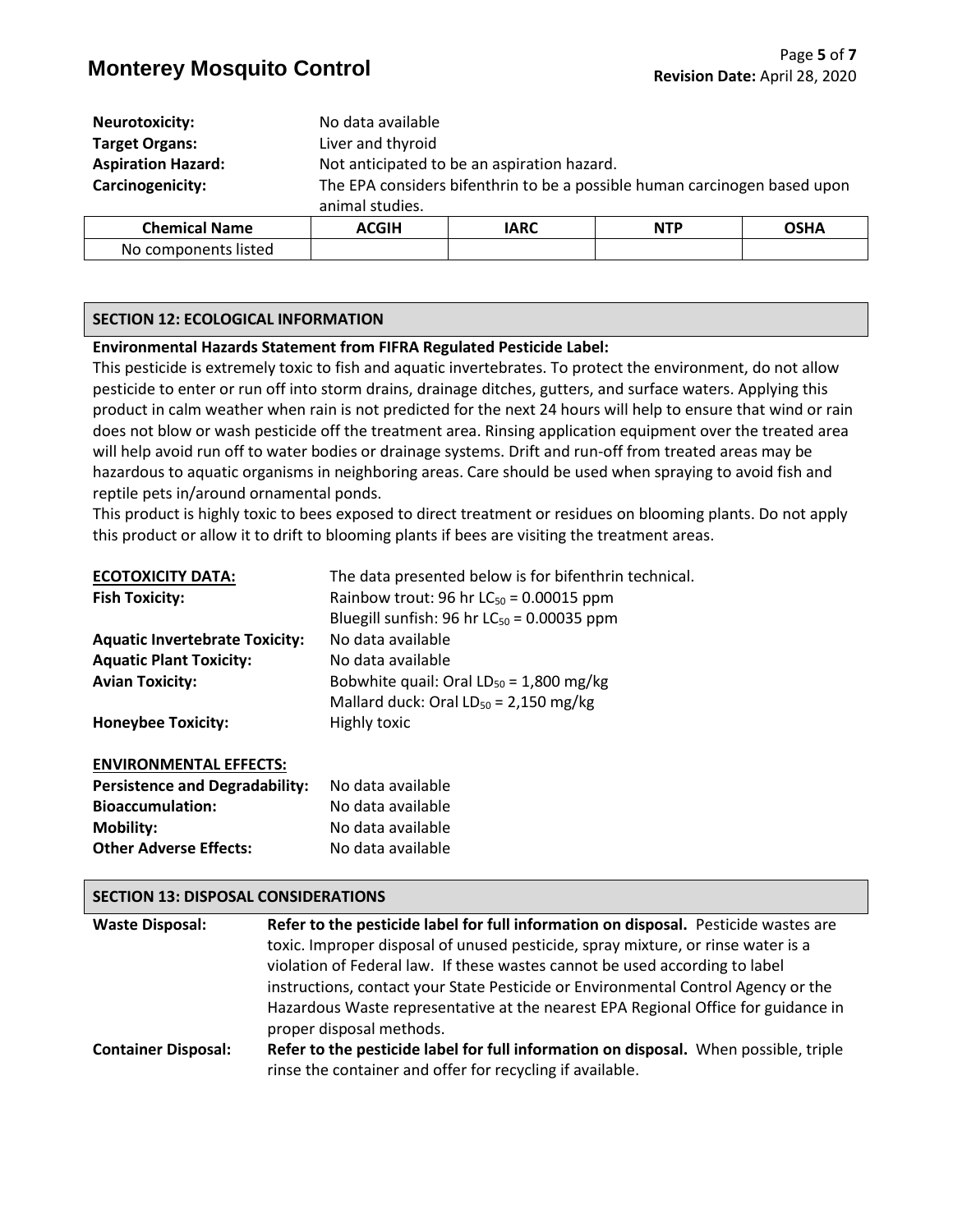## **Monterey Mosquito Control** Page 6 of 7<br>**Monterey Mosquito Control** Page 1970

**RCRA Characteristics:** It is the responsibility of the individual disposing of this product to determine the RCRA classification and hazard status of the waste.

| <b>DOT</b><br>(Ground): | Not regulated                                                                                           |
|-------------------------|---------------------------------------------------------------------------------------------------------|
| <b>IMDG</b><br>(Sea):   | UN3082, Environmentally hazardous substance, liquid, n.o.s. (Bifenthrin), 9, PGIII, Marine<br>Pollutant |
| <b>IATA</b><br>(Air):   | UN3082, Environmentally hazardous substance, liquid, n.o.s. (Bifenthrin), 9, PGIII                      |

#### **SECTION 15: REGULATORY INFORMATION**

**Labeling Requirements Under FIFRA:** This chemical is a pesticide product registered by the Environmental Protection Agency and is subject to certain labeling requirements under federal pesticide law. These requirements differ from the classification criteria and hazard information required for safety data sheets and for workplace labels of non-pesticide chemicals. Following is the hazard information as required on the pesticide label:

#### CAUTION

Harmful if swallowed, inhaled or absorbed though skin. Avoid contact with skin eyes or clothing. Avoid breathing spray mist. Wash thoroughly with soap and water after handling and before eating, drinking, chewing gum, using tobacco, or using the toilet. Remove contaminated clothing and wash before reuse.

**TSCA Inventory:** This product is exempt from TSCA inventory listing requirements as it is solely for FIFRA regulated use.

#### **SARA Title III Information:**

 **Section 302 – Extremely hazardous substances:** None  **Section 311/312** – **Hazard Categories:** Acute (Immediate); Chronic (Delayed)  **Section 313 –** This product contains a chemical or chemicals which are subject to the reporting requirements of the Act and Title 40 of the Code of Federal Regulations, Part 372:

| <b>Chemical Name</b>     | <b>CAS Number</b> | Weight %       |
|--------------------------|-------------------|----------------|
| <b>Bifenthrin</b>        | 82657-04-3        | 0.31%          |
| N-methyl-2-pyrrolidinone | 872-50-4          | $0.34 - 0.42%$ |

**CERCLA –** This product contains the following chemicals which have a reportable quantity (RQ) under the Comprehensive Environmental Response, Compensation and Liability Act (CERCLA):

| <b>Chemical Name</b> | <b>CAS Number</b> | <b>RQ</b> | <b>Quantity of</b><br><b>Finished Product</b> |
|----------------------|-------------------|-----------|-----------------------------------------------|
| None listed          |                   |           |                                               |

#### **CALIFORNIA PROPOSITION 65:**

| <b>Chemical Name</b>     | <b>CAS Number</b> | <b>Prop 65 Category(ies)</b> |
|--------------------------|-------------------|------------------------------|
| N-methyl-2-pyrrolidinone | 872-50-4          | Developmental                |

#### **U.S. STATE RIGHT-TO-KNOW REGULATIONS:**

|  | <b>Chemical</b> .<br>. Name | <b>Jersey</b><br><b>New</b> | lassachusetts | Pennsylvania |
|--|-----------------------------|-----------------------------|---------------|--------------|
|--|-----------------------------|-----------------------------|---------------|--------------|